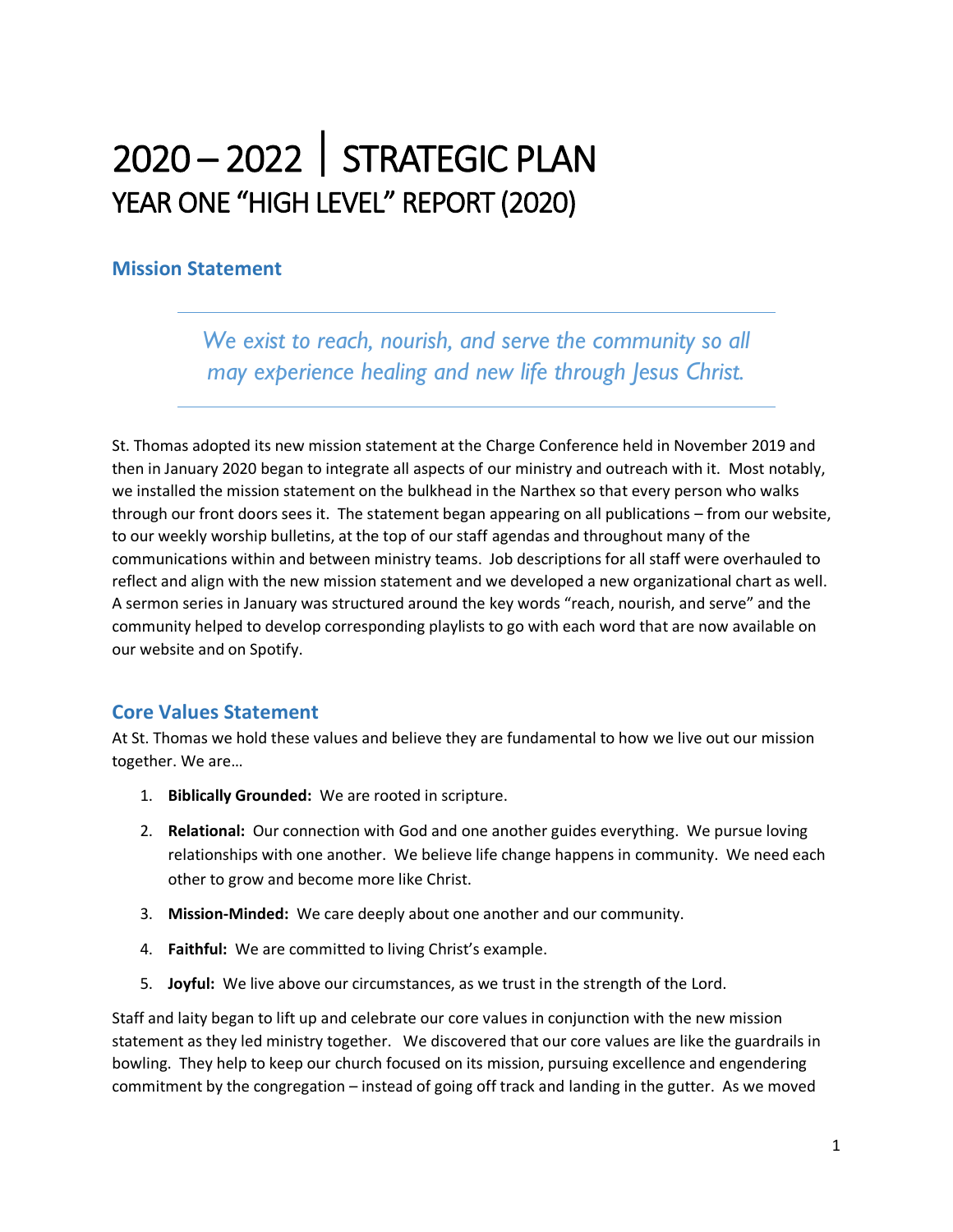through an especially challenging year because of the pandemic, elections, and racial and social unrest, our values became more important than ever.

With every gathering either in person or virtually, we grounded ourselves on the Word of God as we reflected on a passage together or discussed a devotion offered. In spite of the limitations for in-person gatherings, we attempted to nurture relationships when people gathered for worship by welcoming individuals by name when they "arrived" or by taking advantage of our Tuesday night dinner pick up time to check-in with our members and guests. In many ways, we learned to pivot and adapt so that mission could continue or even expand – for example, our new Mission Extravaganza, our Food Pantry ministry and our Men's ministry saw record numbers. In all ways, we sought to be faithful and to exemplify the joy of the Lord – regardless of the challenges that we faced individually and collectively.

# **Strategic Priority: Worship**

**Assigned Action Items Status**: 4 Completed Tasks 3 Partially Completed Tasks 1 Carried to Next Year 1 Eliminated (no longer needed due to consolidation of service times) 2 Added

**Major Accomplishments**: Consolidation to two services and Livestreaming of service

#### **Top 5 Action Items for 2021:**

- 1. Design & create new tech booth (New Action Item)
- 2. Address front of house storage/ sacristy/ choir room/ lighting (New Action Item)
- 3. Identify & purchase worship software
- 4. Execute 2 or 3 invitation communication tools to community at key times
- 5. Re-think usher & greeter recruitment, deployment, and training in a post pandemic church

## **Strategic Priority: Christian Formation**

| <b>Assigned Action Items Status: 3 Completed Tasks</b> |                             |
|--------------------------------------------------------|-----------------------------|
|                                                        | 5 Partially Completed Tasks |
|                                                        | 3 Carried to Next Year      |

**Major Accomplishments**: Both the Children & Youth Ministries have cross-referenced participants within the two previously existing databases and then consolidated the information into Realm, the current church database. Attendance information by individual name is being collected and then tracked accordingly. We hosted the Leadership Summit in the fall and now the Children and Youth Councils are working on finalizing this comprehensive Christian Formation Plan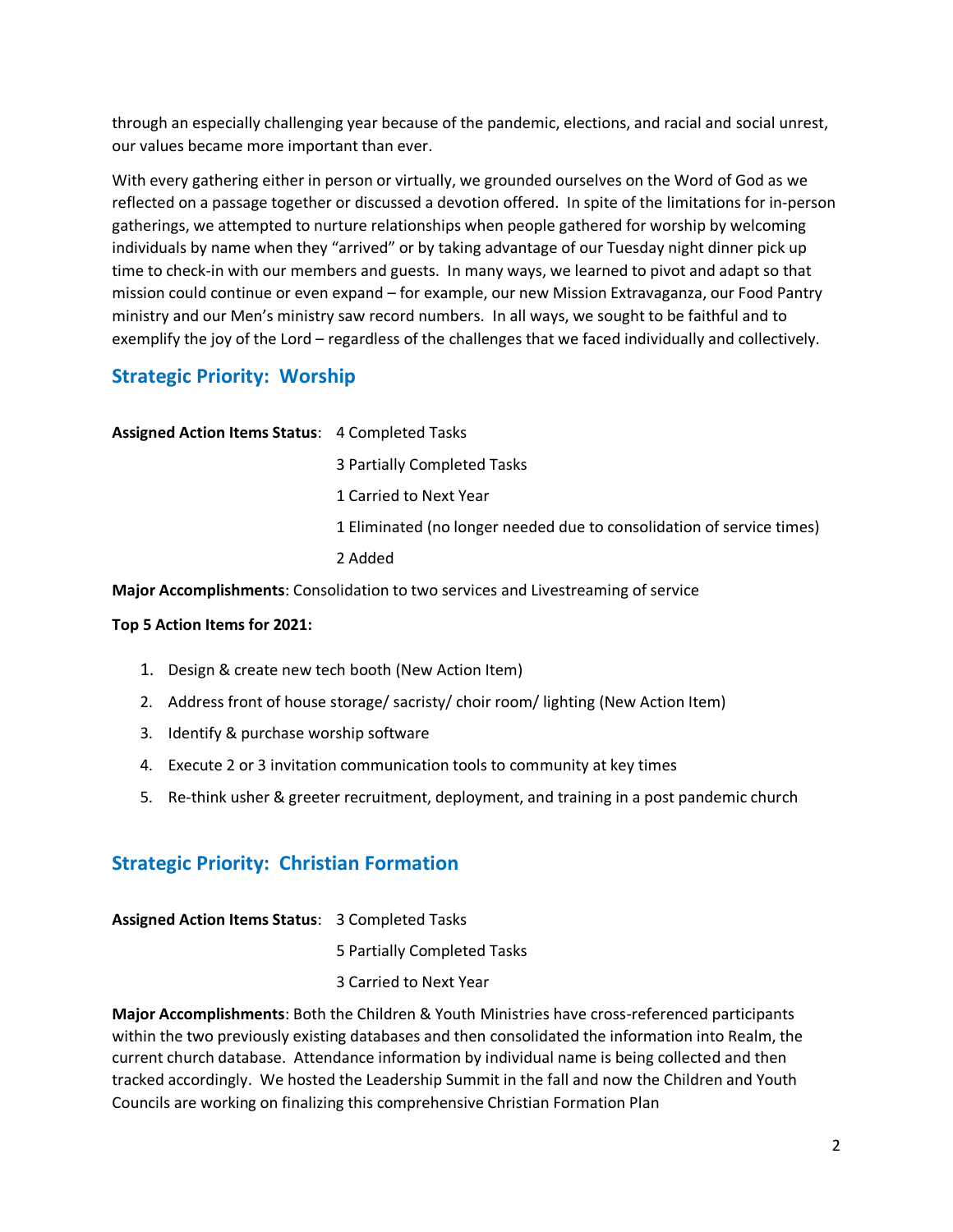#### **Top 5 Action Items for 2021:**

- 1. Finalize the Christian Formation Plan for children & youth to help each ministry grow towards the goal of 50 students participating weekly.
- 2. Recruit Adult Discipleship Team and begin meeting.
- 3. Empower the Adult Discipleship Team to expand small groups and adult discipleship opportunities.
- 4. Continue to develop a stewardship education program for all ages and stages of faith.
- 5. Host a Leadership Summit focused on Adult Formation in the fall of 2021.

## **Strategic Priority: Outreach & Mission**

**Assigned Action Items Status**: 2 Completed tasks 2 Partially Completed Tasks 3 Carried to Next Year 1 Added

**Major Accomplishments**: We have established ratios of our mission efforts: Local 50%, National 25%, International 15%, and New Initiatives 10%. We have also made great progress in partnering with other programs in the community to meet the needs of the community. This has been accomplished largely through the work of the Food Pantry.

#### **Top 5 Action Items for 2021:**

- 1. Explore how to continue reaching out to all church programs (Food Pantry, Sunbeam, VBS, etc.) to participate in current and future Mission & Outreach plans.
- 2. Continue developing partnerships between St Thomas and county/city programs to better serve the needs of our community.
- 3. Establish a viable information network to share the churches Mission & Outreach opportunities to all members.
- 4. Create a plan that will encourage an invitational environment to involve more volunteers.
- 5. Create a Food Pantry Ministry Team, accountable to the Mission Council, to help determine the best next steps to expand services and deepen partnerships. (New Action Item)

# **Strategic Priority: Administration & Infrastructure**

| <b>Assigned Action Item Status:</b> 1 Completed task |                             |
|------------------------------------------------------|-----------------------------|
|                                                      | 2 Partially Completed tasks |
|                                                      | 1 Added                     |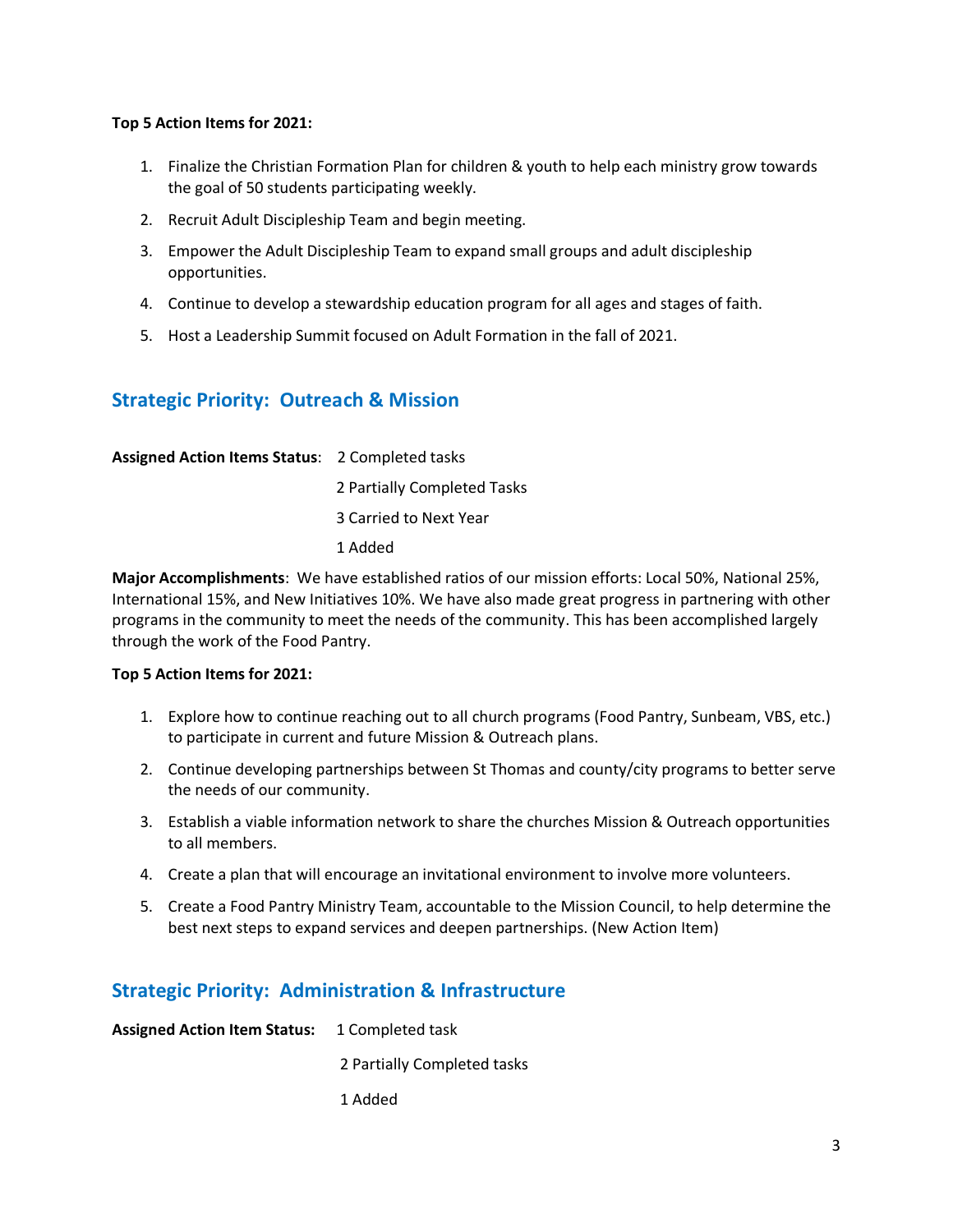**Major Accomplishments:** We have added two new staff positions (Associate Pastor and Finance Director) providing for better divisions of responsibilities. In light of the issues surrounding the coronavirus pandemic, a telecommuting policy was put into place. Offices were furnished with donated office furniture. Office space and records storage has been evaluated and recommendations continue to be implemented.

#### **Top 5 Action Items for 2021:**

- 1. New hire for Children's Ministry Director (New Action Item)
- 2. Continue with reorganization of rooms on the  $3<sup>rd</sup>$  floor
- 3. Organize historical records
- 4. Continue work on the organization chart
- 5. Continue updating Realm

## **Strategic Priority: Buildings and Grounds**

#### **Assigned Action Items Status**: 2 Completed tasks

4 Partially Completed Tasks

21 Carried to Next Year

**Major Accomplishments**: We have completed the painting of the Narthex and hallways. In addition, a Welcome Desk and furniture were donated for the Narthex. Finally, the two storage sheds were reskinned, painted, and cleaned out.

#### **Top 5 Action Items for 2021:**

- 1. Complete flooring in Narthex and hall way.
- 2. Finalize workroom plans and complete remaining items on the punch list.
- 3. Update and modernize all key systems in the OCB.
- 4. Begin planning and refurbish  $1<sup>st</sup>$  floor of OCB to establish a Teen Center.
- 5. Begin planning and build a second storage building next to the current one to house the Food Pantry with running water, toilet, and office space**.**